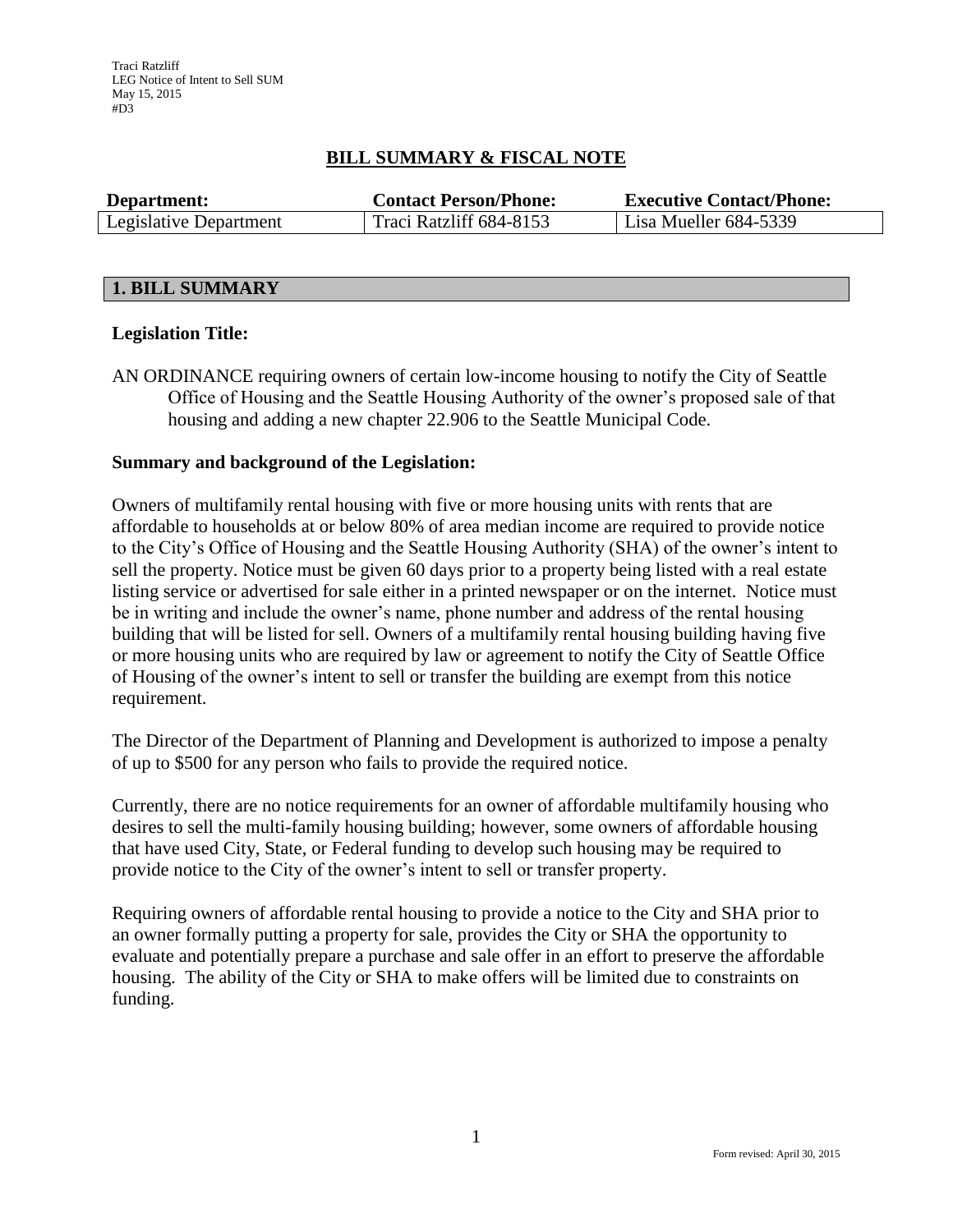## **2. CAPITAL IMPROVEMENT PROGRAM**

#### **\_\_\_\_ This legislation creates, funds, or amends a CIP Project.**

(If box is checked, please attach a new (if creating a project) or marked-up (if amending) CIP Page to the Council Bill. Please include the spending plan as part of the attached CIP Page.)

|  | <b>Project Name:</b> Project I.D.: Project Location: | <b>Start Date:</b> | <b>End Date:</b> | <b>Total Cost:</b> |  |
|--|------------------------------------------------------|--------------------|------------------|--------------------|--|
|  |                                                      |                    |                  |                    |  |

## **3. SUMMARY OF FINANCIAL IMPLICATIONS**

Please check one:

**\_\_\_\_ This legislation has direct financial implications***.* (If the legislation has direct fiscal impacts (appropriations, revenue, positions), fill out the relevant sections below. If the financial implications are indirect or longer-term, describe them in narrative in the "Other Implications" section.)

#### **\_\_\_\_ This legislation does not have direct financial implications.**

(Please skip to "Other Implications" section at the end of the document and answer questions a-i.)

| Budget program(s) affected:                  |                         |                                |                               |      |  |
|----------------------------------------------|-------------------------|--------------------------------|-------------------------------|------|--|
| <b>Estimated \$ Appropriation</b><br>change: |                         | <b>General Fund \$</b>         | Other \$                      |      |  |
|                                              | 2015                    | 2016                           | 2015                          | 2016 |  |
|                                              |                         | <b>Revenue to General Fund</b> | <b>Revenue to Other Funds</b> |      |  |
| <b>Estimated \$ Revenue change:</b>          | 2015                    | 2016                           | 2015                          | 2016 |  |
|                                              | <b>No. of Positions</b> |                                | <b>Total FTE Change</b>       |      |  |
| <b>Positions affected:</b>                   | 2015                    | 2016                           | 2015                          | 2016 |  |
| Other departments affected:                  |                         |                                |                               |      |  |

#### **3.a. Appropriations**

#### **\_\_\_\_ This legislation adds, changes, or deletes appropriations.**

(If this box is checked, please complete this section. If this box is not checked, please proceed to Revenues)

| <b>Fund Name and</b><br>number | Dept | <b>Budget Control</b><br>Level Name/#* | 2015<br>Appropriation<br><b>Change</b> | 2016 Estimated<br>Appropriation<br><b>Change</b> |
|--------------------------------|------|----------------------------------------|----------------------------------------|--------------------------------------------------|
|                                |      |                                        |                                        |                                                  |
| <b>TOTAL</b>                   |      |                                        |                                        |                                                  |

**\****See budget book to obtain the appropriate Budget Control Level for your department.*

(This table should reflect appropriations that are a direct result of this legislation. In the event that the project/programs associated with this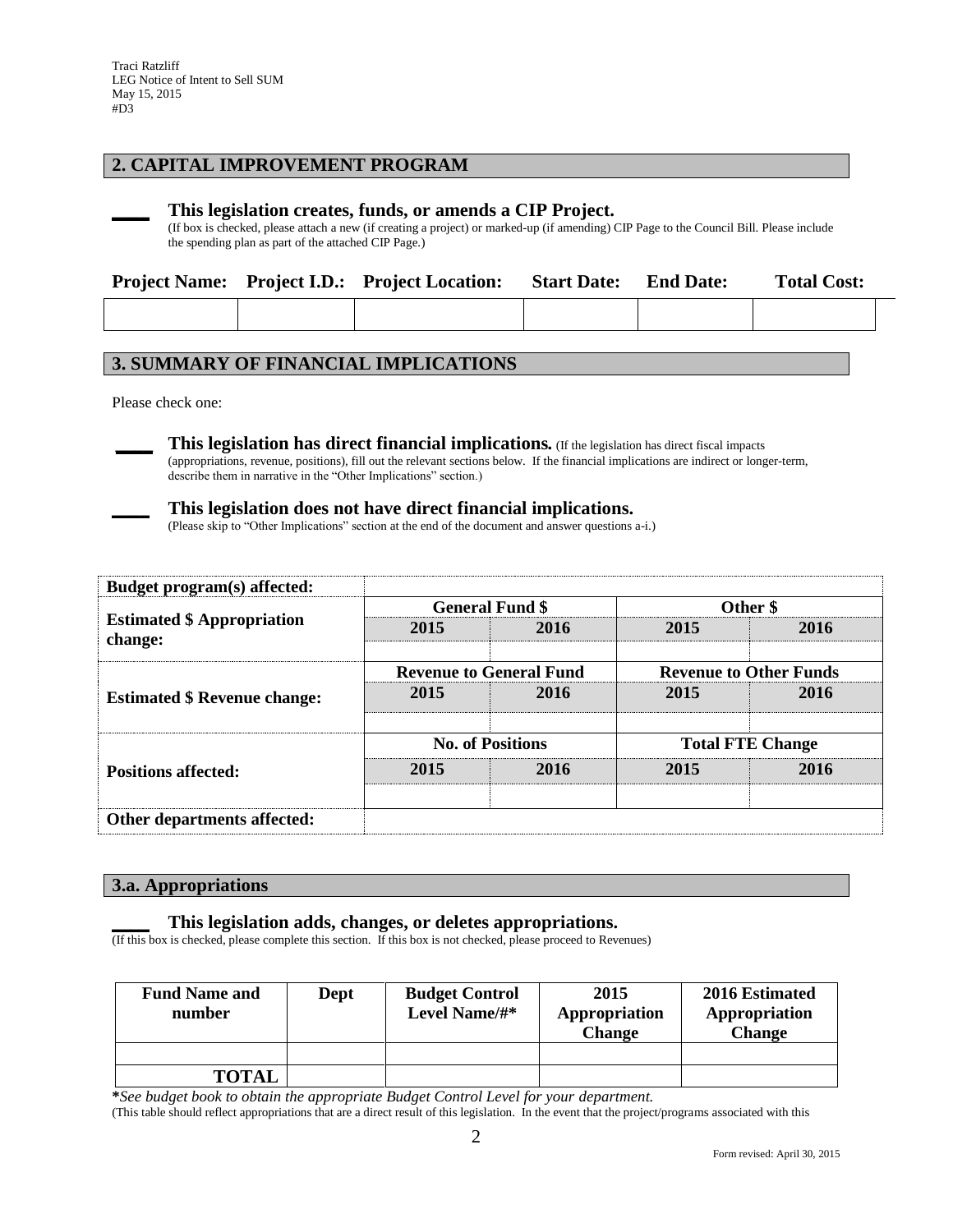Traci Ratzliff LEG Notice of Intent to Sell SUM May 15, 2015 #D3

ordinance had, or will have, appropriations in other legislation please provide details in the Appropriation Notes section below. If the appropriation is not complete supported by revenue/reimbursements listed below, please identify the funding source (e.g. available fund balance) to cover this appropriation in the notes section. Also indicate if the legislation changes appropriations one-time, ongoing, or both.)

### Appropriations Notes:

#### **3.b. Revenues/Reimbursements**

#### **\_\_\_\_ This legislation adds, changes, or deletes revenues or reimbursements.**

(If this box is checked, please complete this section. If this box is not checked, please proceed to Positions)

## **Anticipated Revenue/Reimbursement Resulting from this Legislation:**

| <b>Fund Name and</b><br><b>Number</b> | Dept | <b>Revenue Source</b> | 2015<br>Revenue | 2016 Estimated<br>Revenue |
|---------------------------------------|------|-----------------------|-----------------|---------------------------|
|                                       |      |                       |                 |                           |
| <b>TOTAL</b>                          |      |                       |                 |                           |

(This table should reflect revenues/reimbursements that are a direct result of this legislation. In the event that the issues/projects associated with this ordinance/resolution have revenues or reimbursements that were, or will be, received because of previous or future legislation or budget actions, please provide details in the Notes section below. Do the revenue sources have match requirements? If so, what are they?)

### Revenue/Reimbursement Notes:

### **3.c. Positions**

#### **\_\_\_\_ This legislation adds, changes, or deletes positions.**

(If this box is checked, please complete this section. If this box is not checked, please proceed to Other Implications)

## **Total Regular Positions Created, Modified, or Abrogated through this Legislation, Including FTE Impact:**

| Position # for<br><b>Existing</b><br><b>Positions</b> | <b>Position Title &amp;</b><br>Department* | Fund<br>Name $\& \#$ | Program<br>& BCL | PT/FT | 2015<br><b>Positions</b> | 2015<br><b>FTE</b> | Does it sunset?<br>(If yes, explain below<br>in Position Notes) |
|-------------------------------------------------------|--------------------------------------------|----------------------|------------------|-------|--------------------------|--------------------|-----------------------------------------------------------------|
|                                                       |                                            |                      |                  |       |                          |                    |                                                                 |
|                                                       |                                            |                      |                  |       |                          |                    |                                                                 |
|                                                       |                                            |                      |                  |       |                          |                    |                                                                 |
| <b>TOTAL</b>                                          |                                            |                      |                  |       |                          |                    |                                                                 |

*\* List each position separately*

(This table should only reflect the actual number of positions created by this legislation In the event that positions have been, or will be, created as a result of previous or future legislation or budget actions, please provide details in the Notes section below.)